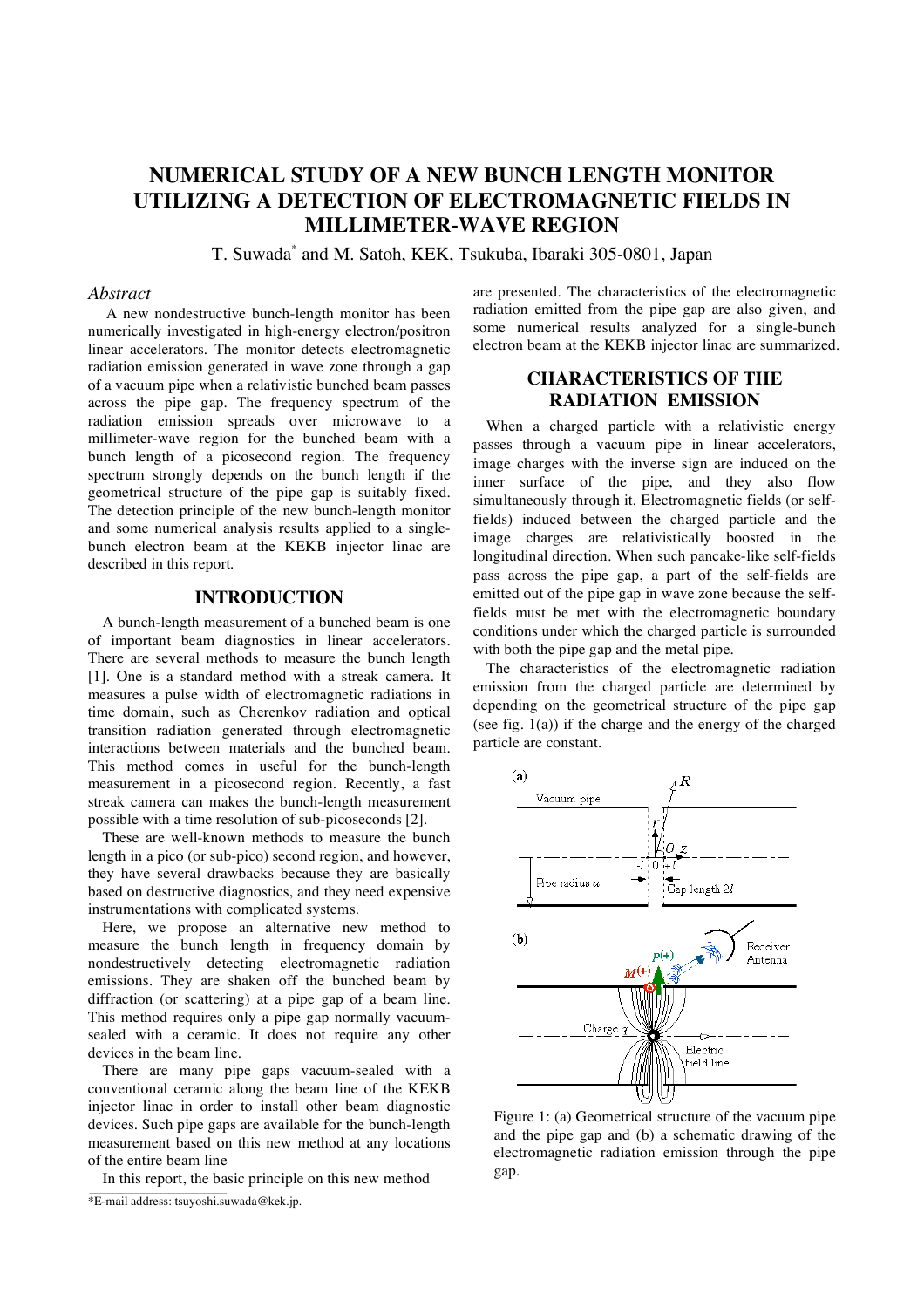On the other hand, when a bunched beam goes across the pipe gap, the characteristics of the electromagnetic radiation emission may be modified depending not only on the geometrical structure of the pipe gap, but also the geometrical charge distributions of the bunched beam.

Based on the Bethe's diffraction theory by small holes [3], a flow of electromagnetic radiations through such small holes may induce electric and magnetic dipole moments on the surface of the small holes. The vector directions of these dipoles correspond to those of the field vectors induced on the surface of the closed holes. The time oscillation of the induced dipoles can emit the electromagnetic radiations in wave zone out of the small holes. A schematic drawing on the radiation emission based on the dipole oscillations is shown in fig. 1(b). One of the characteristic features of the radiation emission is that the emission intensity becomes a maximum (minimum) in the direction of the beam axis (*r* axis).

On the other hand, an emission of rf waves out of a finite open waveguide with an rf oscillator at one end was exactly investigated by Weinstein [4]. Based on the Weinstein's theory, when the relativistic bunch passes across the pipe gap, a large part of the self-fields transmits across the pipe gap, and however, a part of the self-fields reflects at both open ends of the pipe gap to be met with the electromagnetic boundary conditions. Thus, the multiple reflections of the self-fields occur between both the open ends, and a part of the interfered self-fields is emitted into free space out of the pipe gap due to diffraction (or scattering) (see fig. 1(b)).

It is generally very difficult to exactly solve these electromagnetic radiation emission problems. Palumbo [5] and Kheifets [6] give an analytical formula on an energy loss of the charged particle generated at such a pipe gap by approximately working out these problems based on the Weinstein's theory. The energy loss (or radiation power) per a solid angle *d*<sup>Ω</sup> is given by

 $\frac{dW(\theta)}{d\theta} = \frac{\alpha \hbar \beta (q/e)^2 \sin^2 \theta \cdot J_0^2 (k a \sin \theta)}{\alpha^2 \theta^2 J_0^2 (k a \sin \theta)} \times$ 

 $d\Omega$  $\pi(1 - \beta \cos \theta)^2 I_0^2(ka/\beta \gamma)$ 

$$
\left| \frac{L_{-}(\omega/v)\sqrt{1-\beta}}{L_{-}(k\cos\theta)\sqrt{1-\cos\theta}} e^{-jkl(1-\beta\cos\theta)/\beta} - j \frac{L_{+}(\omega/v)\sqrt{1+\beta}}{L_{+}(k\cos\theta)\sqrt{1+\cos\theta}} e^{jkl(1-\beta\cos\theta)/\beta} \right|^2 (1)
$$

Here,  $\alpha$  the fine structure constant,  $\hbar$  the reduced plank constant, *q* the particle charge, *e* the electron charge magnitude,  $\beta = v/c$ , *v* the velocity of the charged particle,  $\theta$ the spatial emission angle,  $\omega$  the angular frequency of the electromagnetic radiation,  $k = \omega/c$ , *c* the velocity of light,  $\gamma$  the relativistic Lorentz factor,  $J_0$  the Bessel function of the first kind,  $I_0$  the modified Bessel function of the first kind. The other parameters are indicated in fig. 1(a). It should be noted that the higher-order multiple-reflection terms are neglected in Eq. (1) due to the smaller contribution. The right-hand side of Eq. (1) shows that the radiation spectrum mainly comprises two terms for which the first (second) term makes a contribution from the radiation emission generated at the left (right)-side end of the pipe gap (see fig. 1(b)). The functions  $L_{\pm}$  are derived

on the basis of the Wiener-Hopf factorization method [4] by

$$
L_{+}(\alpha) = j\Gamma_{+}(\alpha)\sqrt{\alpha + k} \tag{2}
$$

$$
L_{-}(\alpha) = -j\sqrt{k-\alpha} / \Gamma_{-}(\alpha). \tag{3}
$$

The functions  $\Gamma_z$  are specified [7] by

$$
\Gamma_{\pm}(\alpha) = [2\Sigma I_0(\Sigma)K_0(\Sigma)]^{\pm 1/2} \exp\left\{\frac{\alpha a^{k\alpha}}{j\pi} \int_0^{k\alpha} dt \frac{\ln[\pi \Sigma_1 J_0(\Sigma_1)H_0^{(1)}(\Sigma_1)]}{\alpha^2 a^2 - t^2} + j \frac{\alpha a}{\pi} P V \int_{k\alpha}^{\infty} dt \frac{\ln[2\Sigma_2 I_0(\Sigma_2)K_0(\Sigma_2)]}{t^2 - \alpha^2 a^2} \right\}.
$$
 (4)

Here,  $H_0^{(1)}$  is the Hankel function of the first kind,  $K_0$  is the modified Bessel function of the second kind, and the other parameters are given by

$$
\Sigma^2 = a^2(\alpha^2 - k^2), \Sigma_1^2 = k^2 a^2 - t^2, \Sigma_2^2 = t^2 - k^2 a^2. \tag{5}
$$

It should be noted that Eq. (1) gives the relativistic radiation emission formula in frequency domain.

## **NUMERICAL STUDIES OF THE RADIATION EMISSION**

In general, the radiation emission spectra from the bunched beam may be derived from the convolution of Eq. (1) with the spatial charge distributions. It is easy to numerically solve the integrations rather than to calculate them analytically. Assuming the longitudinal charge distribution of the bunched beam being expressed by a Gaussian function, several number of macro particles are arranged discretely at equal distance along the longitudinal direction.

Therefore, the radiation emission spectra can be numerically investigated by summing the imaginary amplitude contributions from all the macro particles following Eq. (1). Here, the number of macro particles was assumed to be 6 arranged within the total width of  $\pm 3\sigma_t$  ( $\sigma_t$ , one-sigma bunch length) of the longitudinal charge distribution. The gap length and the pipe diameter were fixed to be 2*l*=12mm and 2*a*=60mmφ, respectively.



Figure 2: Radiation emission spectra as functions of the frequency and the bunch length.